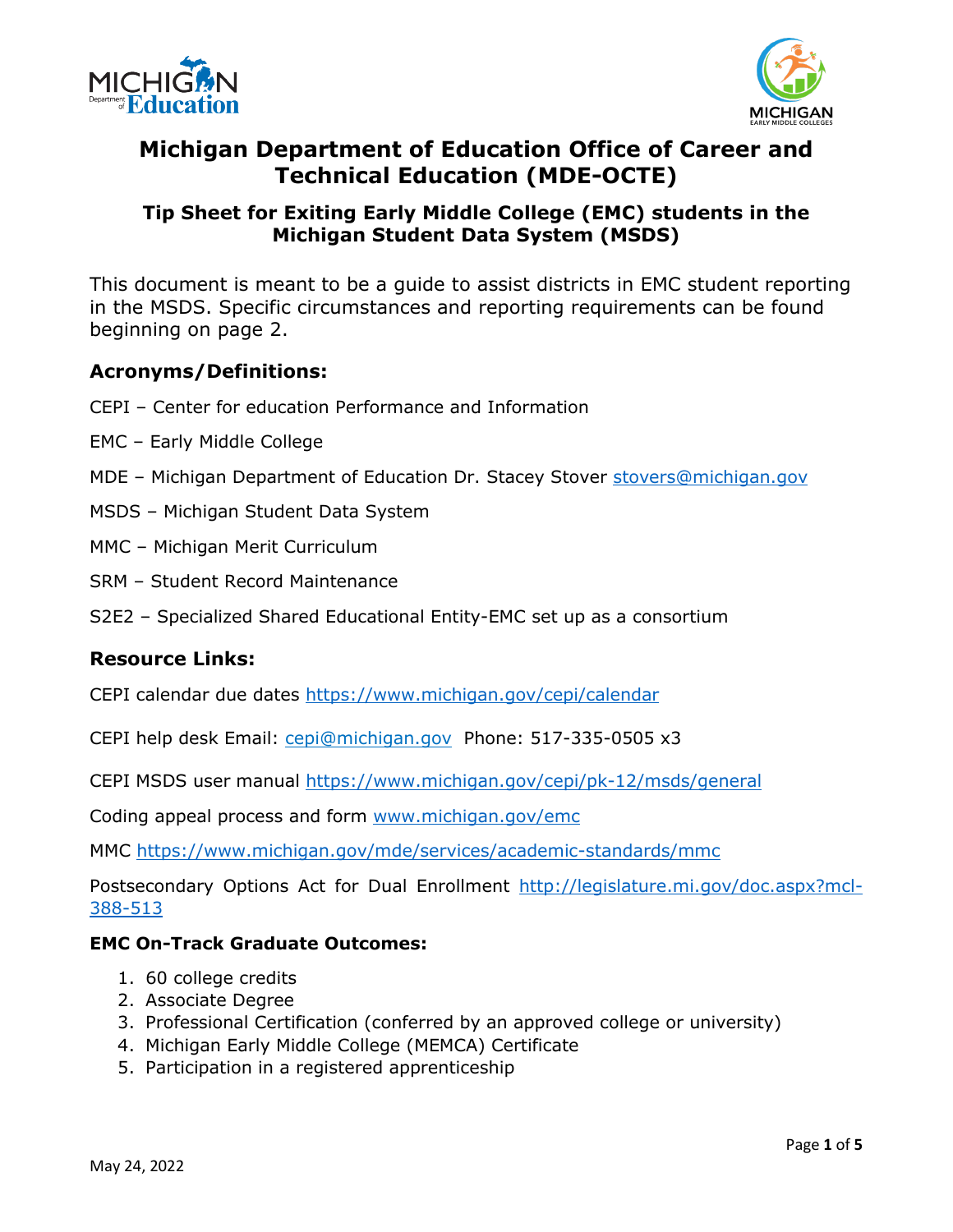



## **Student Transfers from One EMC to Another**

| <b>Student</b><br>Grade(s)<br><b>Level</b> | <b>CEPI</b><br>Collection(s)              | <b>Circumstance</b>                                                                                                        | <b>Reporting Resolution</b>                                                                                                                                                                                                                                                                                                                                                                                                                                                                                                                                                                                                                                                                                                                                                                                                                              |
|--------------------------------------------|-------------------------------------------|----------------------------------------------------------------------------------------------------------------------------|----------------------------------------------------------------------------------------------------------------------------------------------------------------------------------------------------------------------------------------------------------------------------------------------------------------------------------------------------------------------------------------------------------------------------------------------------------------------------------------------------------------------------------------------------------------------------------------------------------------------------------------------------------------------------------------------------------------------------------------------------------------------------------------------------------------------------------------------------------|
| $9 - 13$                                   | All General and<br><b>SRM</b> collections | <b>Student</b><br>transfers from<br>one EMC to<br>another district<br>and will<br>participate in<br>their EMC              | Sending/transferring district - do<br>$\bullet$<br>not remove the 3500 code from<br><b>MSDS</b><br>Gather verification from the<br>$\bullet$<br>sending district that student was<br>actively participating in their EMC<br>and save in the student file. Email<br>verification is acceptable.<br>Applicable to districts in Michigan<br>and out of state<br>Note: The district/EMC that the<br>student is leaving from does not<br>have to report the student in the<br>future collection. If the receiving<br>district reports them, MSDS will<br>know the student transferred from<br>district A to district B. However,<br>the district the student is<br>transferring from, can exit the<br>student stating they transferred to<br>a new district, but does not have<br>to change anything regarding how<br>they report the buildings/S2E2<br>codes |
| $9 - 13$                                   | All General and<br><b>SRM</b> collections | <b>District</b><br>removed the<br>3500 code<br>when a student<br>transferred<br>from one EMC<br>to another<br>district EMC | Grades 9, 10 and 11 before the<br>٠<br>fall certification date, code the<br>student 3500 in the MSDS.<br>Grade 11 after the fall<br>$\bullet$<br>certification date, and grades<br>12 and 13, email MDE stating the<br>situation, include the sending<br>district name, EMC participation<br>verification and the student's grade<br>level and UIC number only<br>Once MDE approves, the<br>$\bullet$<br>district/EMC will receive an email<br>that they are approved to code the<br>student. Coding may be done at<br>the next collection or by submitting<br>an SRM                                                                                                                                                                                                                                                                                    |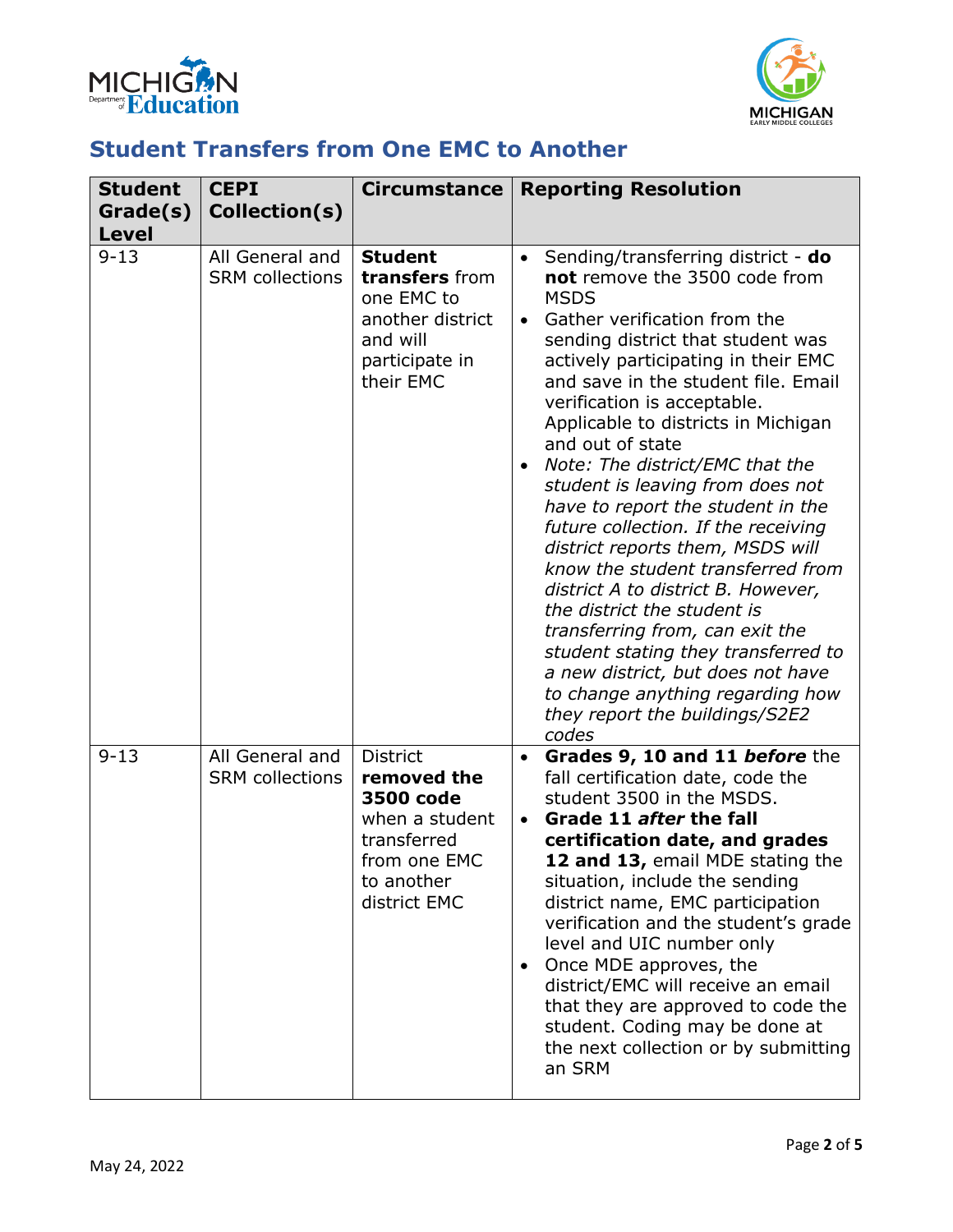



## **Students Not Coded 3500 in the MSDS**

| <b>Student</b><br>Grade(s)<br><b>Level</b> | <b>CEPI</b><br>Collection(s)                                                                                     | <b>Circumstance</b>                                                                                                                                                                                           | <b>Reporting Resolution</b>                                                                                                                                                                                                                                                                                                                                                                                                         |
|--------------------------------------------|------------------------------------------------------------------------------------------------------------------|---------------------------------------------------------------------------------------------------------------------------------------------------------------------------------------------------------------|-------------------------------------------------------------------------------------------------------------------------------------------------------------------------------------------------------------------------------------------------------------------------------------------------------------------------------------------------------------------------------------------------------------------------------------|
| 11                                         | <b>After Fall</b><br>General<br>Collection<br>closed but<br>before Spring<br>General<br>Collection               | District and/or<br><b>EMC</b> noticed that<br>after fall<br>certification<br>deadline-<br>collection closed,<br>student(s) 11 <sup>th</sup><br>grade students<br>were not coded<br>3500 in the<br><b>MSDS</b> | Make MDE aware of the issue and<br>$\bullet$<br>that you plan to submit a coding<br>appeal. All appeals are due by<br>June 30<br>• You can find the appeal process<br>and form at<br>www.michgan.gov/emc. Be sure<br>all required attachments are<br>included<br>Upon MDE approval of the<br>appeal, code the student 3500 in<br>the MSDS in the Spring General<br>Collection                                                       |
| 11                                         | <b>After Spring</b><br>General<br>Collection<br>closed but<br>before End of<br><b>Year General</b><br>Collection | District and/or<br><b>EMC</b> noticed that<br>after spring<br>certification<br>deadline-<br>collection closed,<br>student(s) $11th$<br>grade students<br>were not coded<br>3500 in the<br><b>MSDS</b>         | • Make MDE aware of the issue and<br>that you plan to submit a coding<br>appeal. All appeals are due by<br>June 30<br>• You can find the appeal process<br>and form at<br>www.michgan.gov/emc. Be sure<br>all required attachments are<br>included<br>Upon MDE approval of the<br>appeal, submit an MSDS SRM<br>Collection and code the student<br>3500 right away or wait and code<br>during the End of Year General<br>Collection |
| $12 - 13$                                  | All General and<br><b>SRM</b> collections                                                                        | Student(s) not<br>coded 3500 in the<br>MSDS and are not<br>transferring from<br>another EMC                                                                                                                   | Student(s) not coded 3500 will<br>not generate full fifth year FTE.<br>Student must follow dual<br>enrollment rule from the<br>Postsecondary Options Act. CTE<br>EMC students will not generate<br>Section 61b state school aid<br>funding                                                                                                                                                                                          |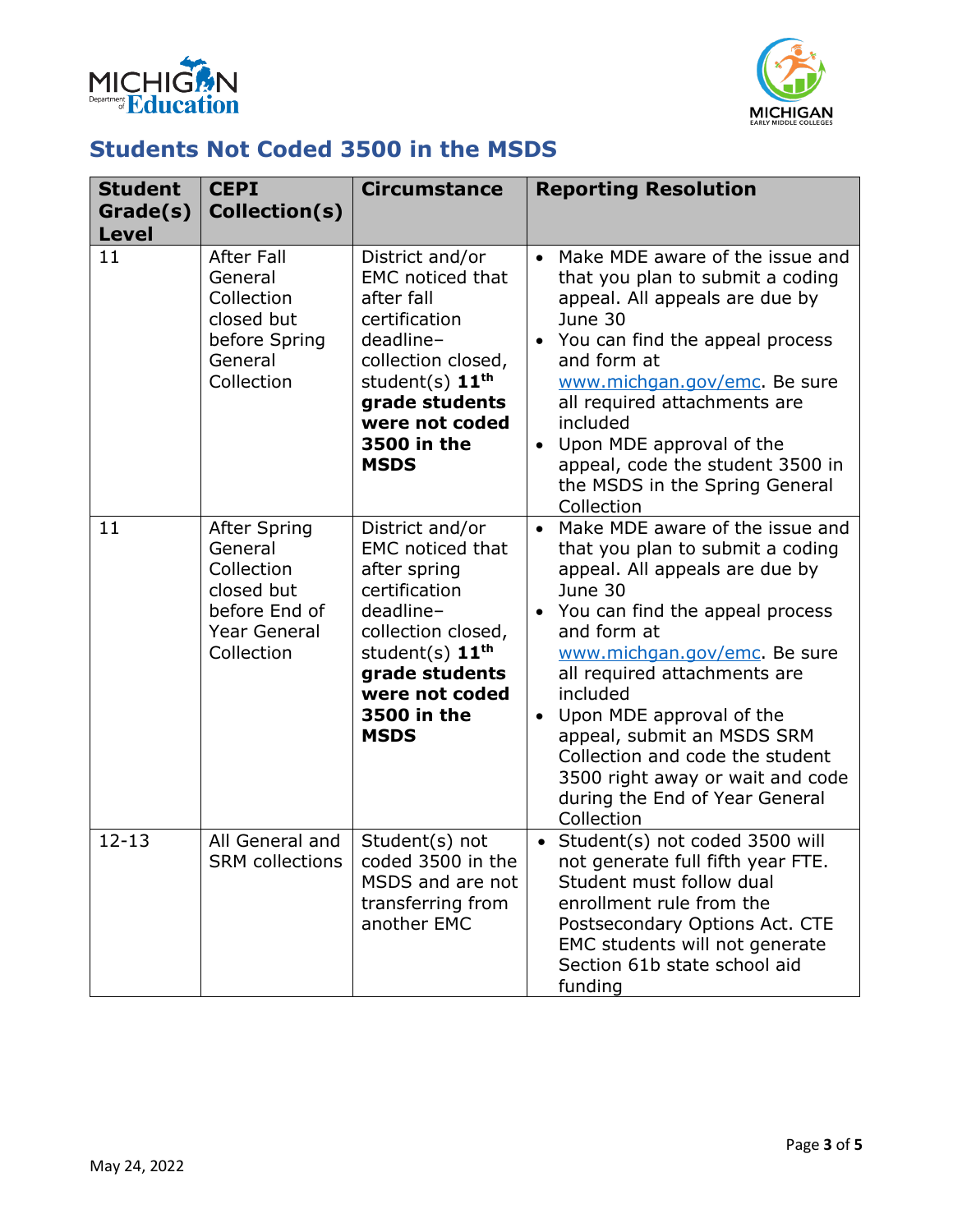



# **Student(s) Dropped Out/Dismissed from EMC**

| <b>Student</b>           | <b>CEPI</b>                               | <b>Circumstance</b>                                                                                               | <b>Reporting Resolution</b>                                                                                                                                                                                                                                                                                                                                                                                                                                                                                                                                                                                                                                                    |
|--------------------------|-------------------------------------------|-------------------------------------------------------------------------------------------------------------------|--------------------------------------------------------------------------------------------------------------------------------------------------------------------------------------------------------------------------------------------------------------------------------------------------------------------------------------------------------------------------------------------------------------------------------------------------------------------------------------------------------------------------------------------------------------------------------------------------------------------------------------------------------------------------------|
| Grade(s)<br><b>Level</b> | Collection(s)                             |                                                                                                                   |                                                                                                                                                                                                                                                                                                                                                                                                                                                                                                                                                                                                                                                                                |
| $9 - 11$                 | All General and<br><b>SRM</b> collections | Student was<br>coded 3500 but<br>decided not to<br>participate                                                    | • Remove the 3500 code from in<br>MSDS. Note in student's file<br>reason for exiting the EMC.                                                                                                                                                                                                                                                                                                                                                                                                                                                                                                                                                                                  |
| 12                       | Fall and Spring<br>General<br>collections | Student was<br>coded 3500 but<br>decided not to<br>participate                                                    | • Remove the 3500 code in MSDS.<br>Note in student's file reason for<br>exiting the EMC                                                                                                                                                                                                                                                                                                                                                                                                                                                                                                                                                                                        |
| 12                       | End of Year<br>General<br>Collection      | Student was<br>coded 3500 but<br>decided not to<br>continue to fifth<br>year, DID attain<br>an EMC<br>outcome     | • Prior to graduation make sure<br>student has met ALL local district<br>and MMC graduation requirements<br>Note in student's file reason for<br>exiting the EMC<br>If the student has achieved a high<br>$\bullet$<br>school diploma and 1 or more of<br>the 5 EMC on track graduate<br>outcomes, leave the student<br>coded 3500, select which<br>outcome(s) the student attained<br>in the MSDS via the Additional<br><b>Graduation Award Characteristic</b><br>in the Enrollment Component and<br>exit the student with an Exit<br>Status code of 40. The student<br>will be on track for graduation<br>Place evidence of the achieved<br>outcome(s) in the student's file |
| 12                       | End of Year<br>General<br>Collection      | Student was<br>coded 3500 but<br>decided not to<br>continue to fifth<br>year, DID NOT<br>attain an EMC<br>outcome | <b>Prior to graduation make sure</b><br>student has met ALL local district<br>and MMC graduation requirements<br>• Note in student's file reason for<br>exiting the EMC<br>• If the student has achieved a high<br>school diploma but did not attain<br>1 of the 5 EMC outcomes,<br>REMOVE the 3500 code, the<br>student will revert back to a four<br>year graduation cohort, use a<br>graduation code of 01-04.                                                                                                                                                                                                                                                              |